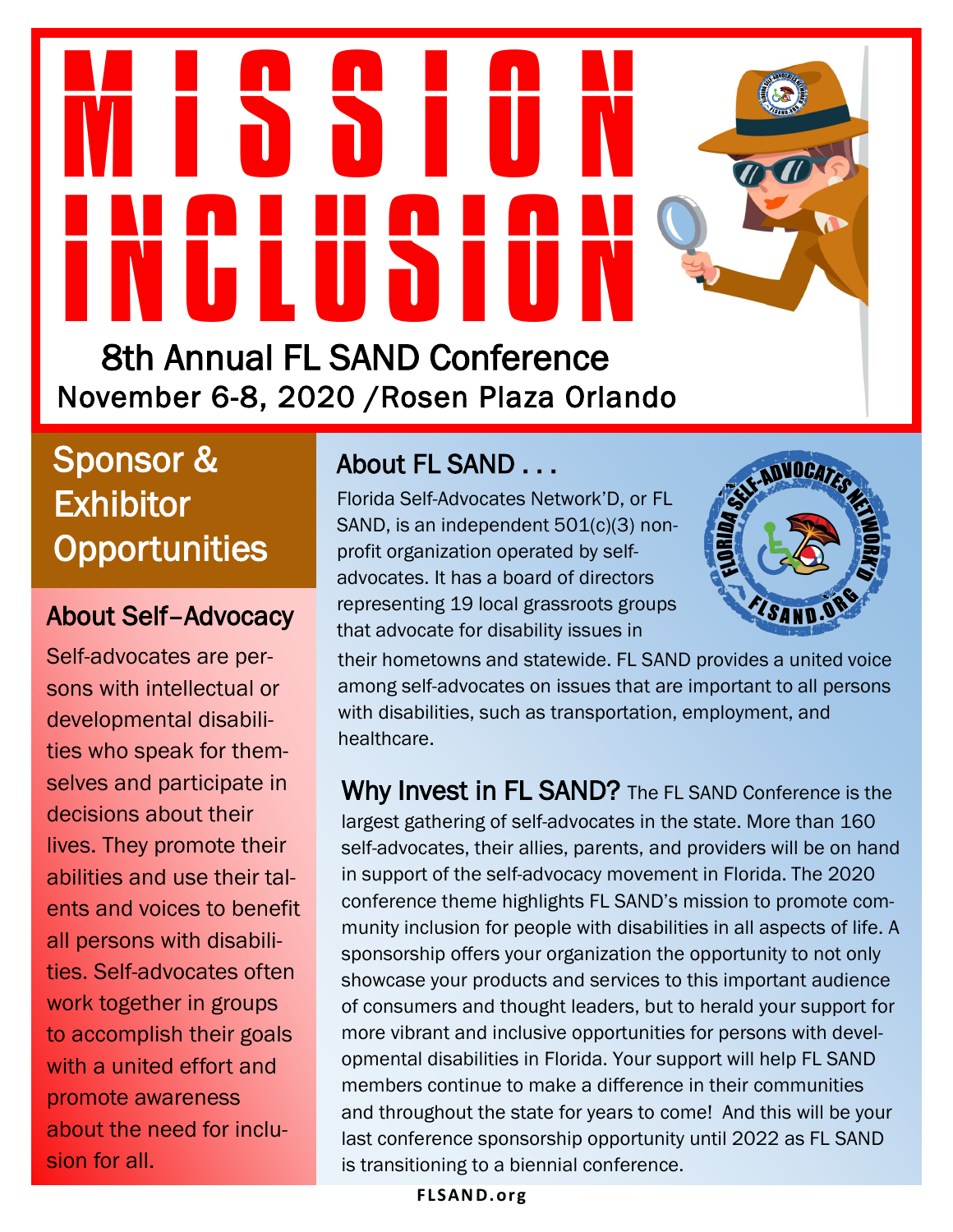## SSION INCLUSI 8th Annual FL SAND Conference Sponsorship Ops!

(Should you choose to accept one — and we hope you will!)

# Mission Possible! — Headliner S3,000

- Welcome remarks at general session of your choice
- Headliner presence in all marketing and conference materials (largest logo)
- Headliner publicity on flsand.org, fsacentral.org, and social media pages
- Full-page display ad in conference program
- One complimentary hotel room both Friday and Saturday evenings and three conference registrations (includes lunch and dinner Saturday)
- Sponsorship of 2020-21 FL SAND Regional Training events
- Premium exhibit space

## Super Sleuth-Advocate \$1,000

- Welcome remarks in general session
- Prominent presence in all marketing and conference materials
- Publicity on flsand.org, fsacentral.org, and social media pages
- Half-page display ad in conference program
- Complimentary hotel room one evening (Friday or Saturday) and two conference registrations (includes lunch and dinner Saturday)
- Exhibitor table

## Special Agent \$500

- Welcome remarks Sunday morning
- Logo in all marketing and conference materials
- Publicity on flsand.org, fsacentral.org, and social media pages
- Quarter-page display ad in conference program
- Exhibitor table and one conference registration (includes lunch only Saturday)

### A s s e t \$275

- Organization name on all marketing and conference materials
- Publicity on flsand.org, fsacentral.org, and social media pages
- Exhibitor table







#### **F LSAND. o rg**